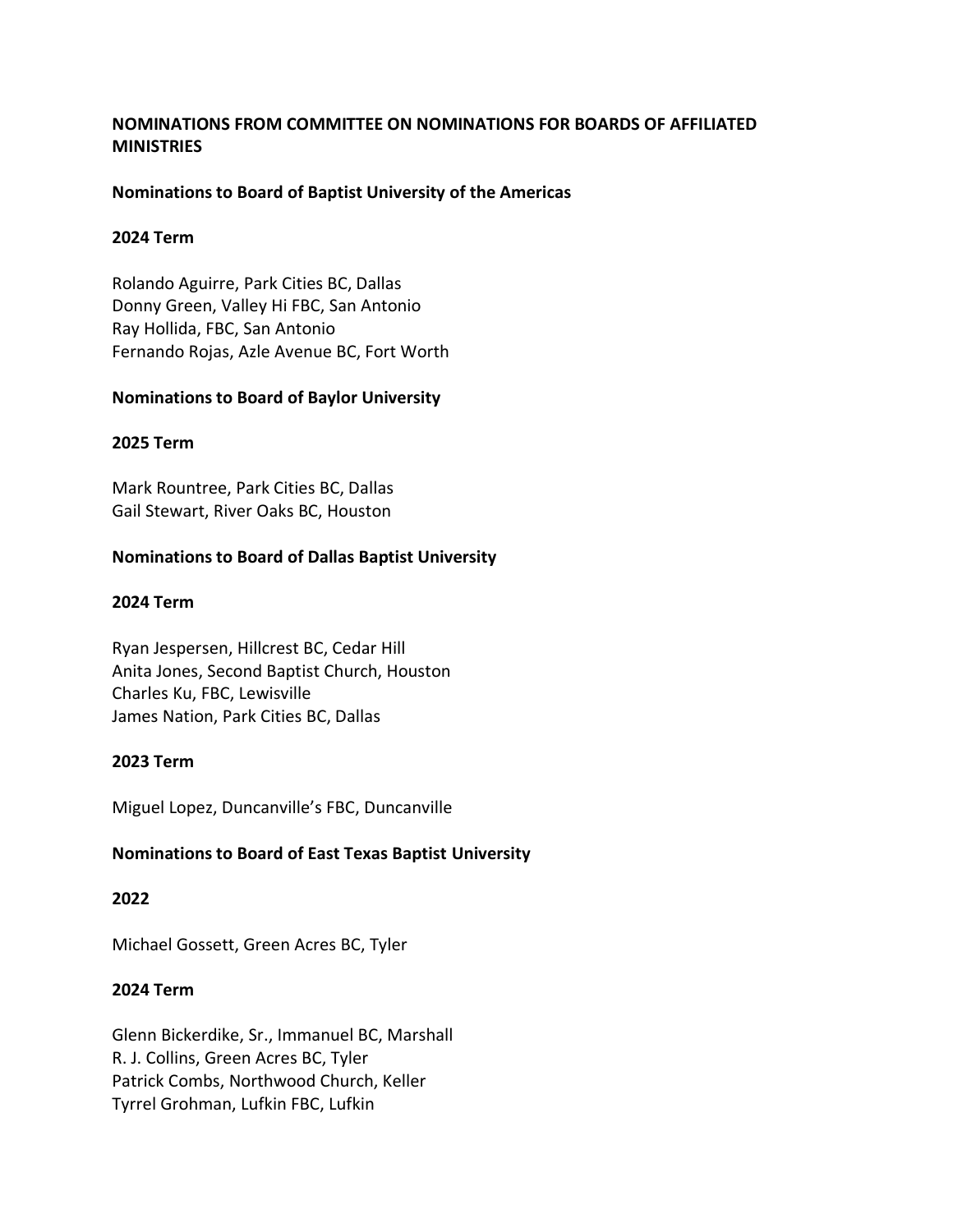Susan Henry, FBC, Longview Leonard Hornsby, Bethlehem BC, Mansfield Diane Lane, FBC, Arlington Suzanne McWhorter, Park Cities BC, Dallas Chris Paddie, Immanuel BC, Marshall

# **Nominations to Board of Hardin-Simmons University**

### **2024 Term**

Zelda Ellison, FBC, Lockney Mark Fowler, The Heights BC, Richardson Mark Ganaway, 121 Community Church, Grapevine Amy McAdams, FBC, Abilene Rick Strange, FBC, Midland Roxi Vanstory, Oakwood BC, New Braunfels

### **Nominations to Board of Houston Baptist University**

#### **2024 Term**

Duane Brooks, Tallowood BC, Houston David Mobley, University BC, Houston Clois R. Smith, Tallowood BC, Houston Jerome Smith, Tallowood BC, Houston Bruce Williams, Tallowood BC, Houston

# **Nominations to Board of Howard Payne University**

#### **2024 Term**

Ronnie Andrews, Houston's FBC, Houston Greg Bruner, FBC, Stephenville Brent Gentzel, FBC, Kaufman Randy Lewallyn, Community Life Church, Sunnyvale David Lowrie, Jr., FBC, Decatur Ronnie Marriott, FBC, Burleson James Schmeltekopf, Park Cities BC, Dallas Kenneth Stimson, Northside BC, Victoria Bill Taylor, Sr., FBC, Carrollton

#### **2023 Term**

Jonny Snow, Ovilla Road BC, Red Oak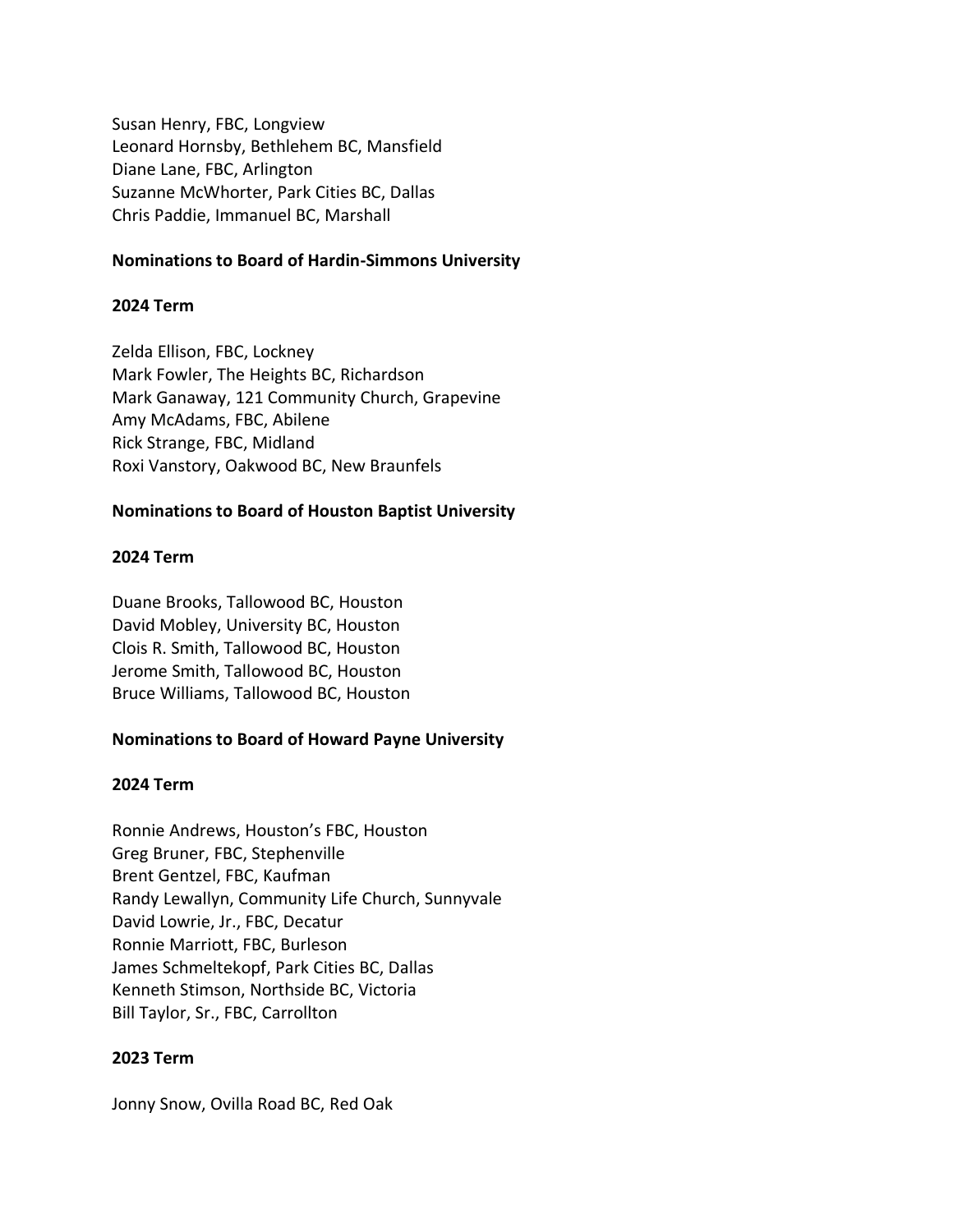Lesley Wyse, FBC, Boerne

# **2022 Term**

Alan Hough, Avenue Church, Waxahachie Darrell Miles, Field Street BC, Cleburne

## **Nominations to Board of San Marcos Baptist Academy**

### **2024 Term**

John Harrell, FBC, Boerne Melanie McCarthy, FBC Belton Darrell Tomasek, Northside BC, Victoria

# **Nomination to Board of Stark College and Seminary**

### **2024 Term**

Jim Naismith, FBC, Corpus Christi

## **Nominations to Board of University of Mary Hardin-Baylor**

#### **2024 Term**

Betty Burns, FBC, Plano Glenn Hodge, FBC, Salado Martin Knox, Lakeshore Drive BC, Hudson Oaks Joe Loughlin, FBC, Temple Jennifer Manning, Harris Creek Sunwest, McGregor

#### **Nominations to Board of Valley Baptist Missions-Education Center**

#### **2024 Term**

Bill Arnold, Park Cities BC, Dallas Mark Fricke, FBC, Ozona Carlton Reyes, FBC, Los Fresnos Rolando Reyes, FBC, Harlingen Scott Williamson, FBC, Lewisville

#### **2023 Term**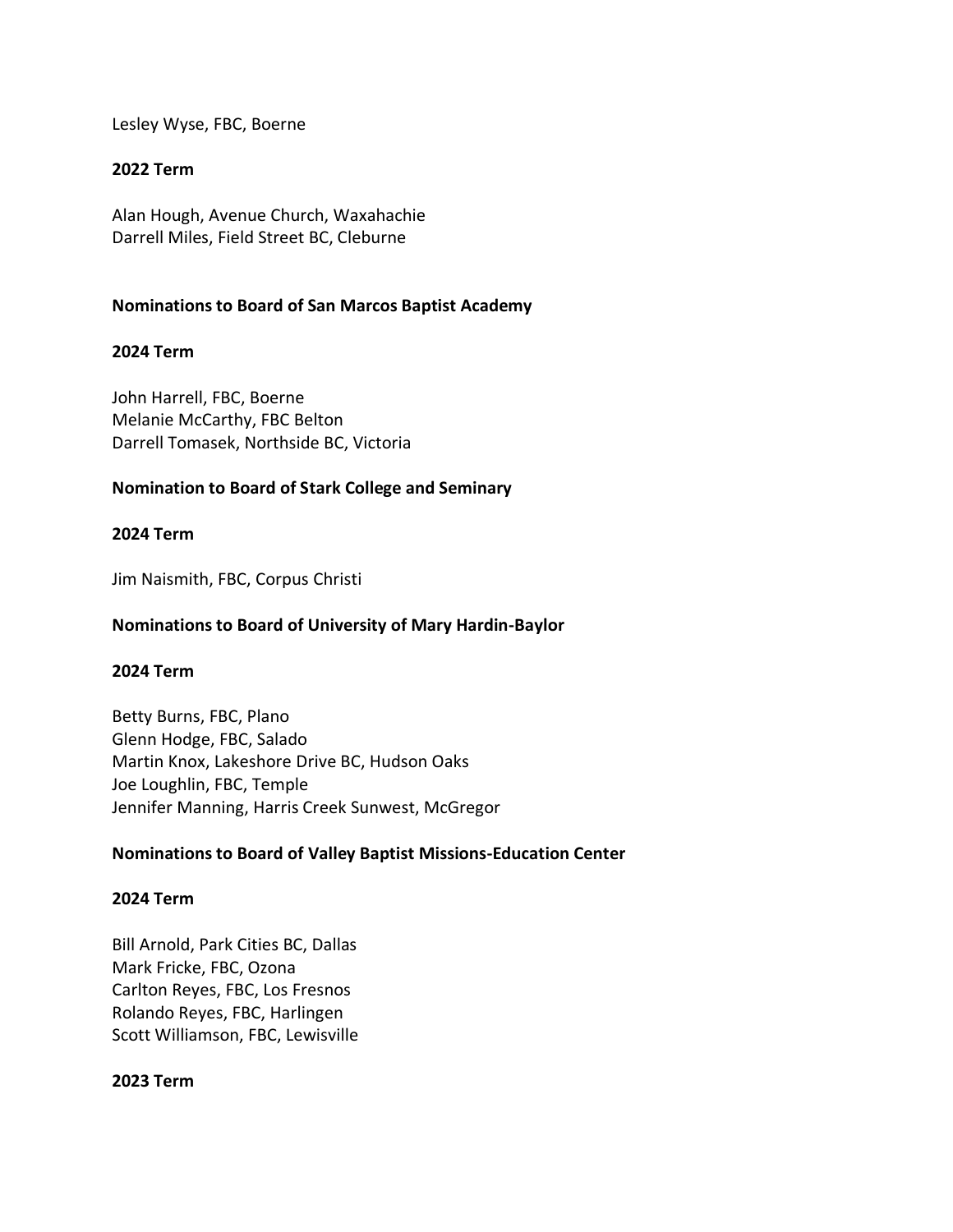Randy Johnson, FBC, Richardson

## **Nominations to Board of Wayland Baptist University**

### **2024 Term**

David Foote, Southcrest BC, Lubbock Ross Owen, FBC, Plainview Kyle Streun, FBC, Denver City Jimmy Thomas, Southcrest BC, Lubbock Jacob West, FBC, Plainview David Wood, Coulter Road BC, Amarillo Sharon Wright, FBC, Plainview

#### **2023 Term**

Beth Pratt, FBC, Floydada Anthony Ricketts, FBC, Floydada

### **2022 Term**

Alton Belew, FBC, Glen Rose Joe Berry, FBC, Plainview

# **Nominations to Board of Baptist Health Foundation of San Antonio**

#### **2024 Term**

Mary Brogan, Shearer Hills BC, San Antonio Marla Rushing, FBC, San Antonio D'Anna Wallace, FBC, San Antonio

# **Nominations to Board of Baptist Hospitals of Southeast TX**

#### **2024 Term**

Gary Coker, Westgate Memorial BC, Beaumont Bo Crawford, Currey Creek Church, Boerne Christopher Leavins, Calvary BC, Beaumont Ann Scoggin, Calvary BC, Beaumont Terry Whiddon, North End BC, Beaumont

#### **Nominations to Board of Baylor Scott & White Health System**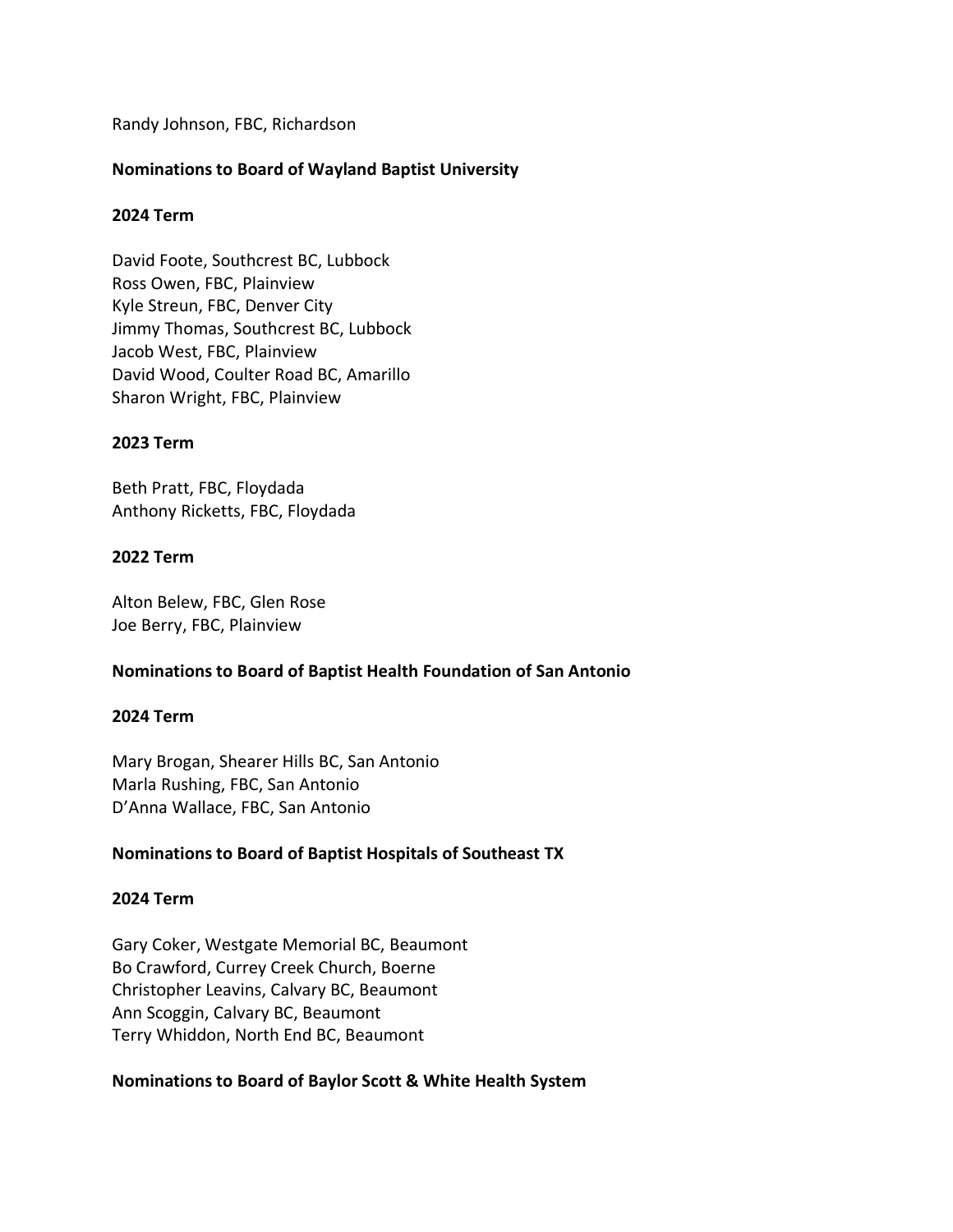### **2025 Term**

Don Wills, Park Cities BC, Dallas

## **Nominations to Board of Buckner International**

### **2023 Term**

Duke Presley, Park Cities BC, Dallas

### **Nominations to Board of Children at Heart Ministries**

#### **2024 Term**

Scott Alarcon, FBC, Georgetown Ruthie Herber, Central BC, Round Rock James Meyerhoff, Tallowood BC, Houston Jerry Mullins, FBC, Georgetown

### **Nominations to Board of Hendrick Health System**

## **2024 Term**

Richard Flores, Southwest Park BC, Abilene Evan Harris, FBC, Abilene Matt Higgins, Pioneer Drive BC, Abilene

# **Nominations to Board of South Texas Children's Home Ministries**

# **2024 Term**

Thomas Culver IV, Parkway Fellowship, Katy Brian Hill, FBC, Corpus Christi Vernon King, Jr., FBC, Woodway Luis Lozano, PIB, Laredo Karol Peters, University BC, Houston John Weber, Jr., Shearer Hills BC, San Antonio

#### **Nominations to Board of Baptist Church Loan Corporation**

#### **2024 Term**

Michael Mason, Park Cities BC, Dallas